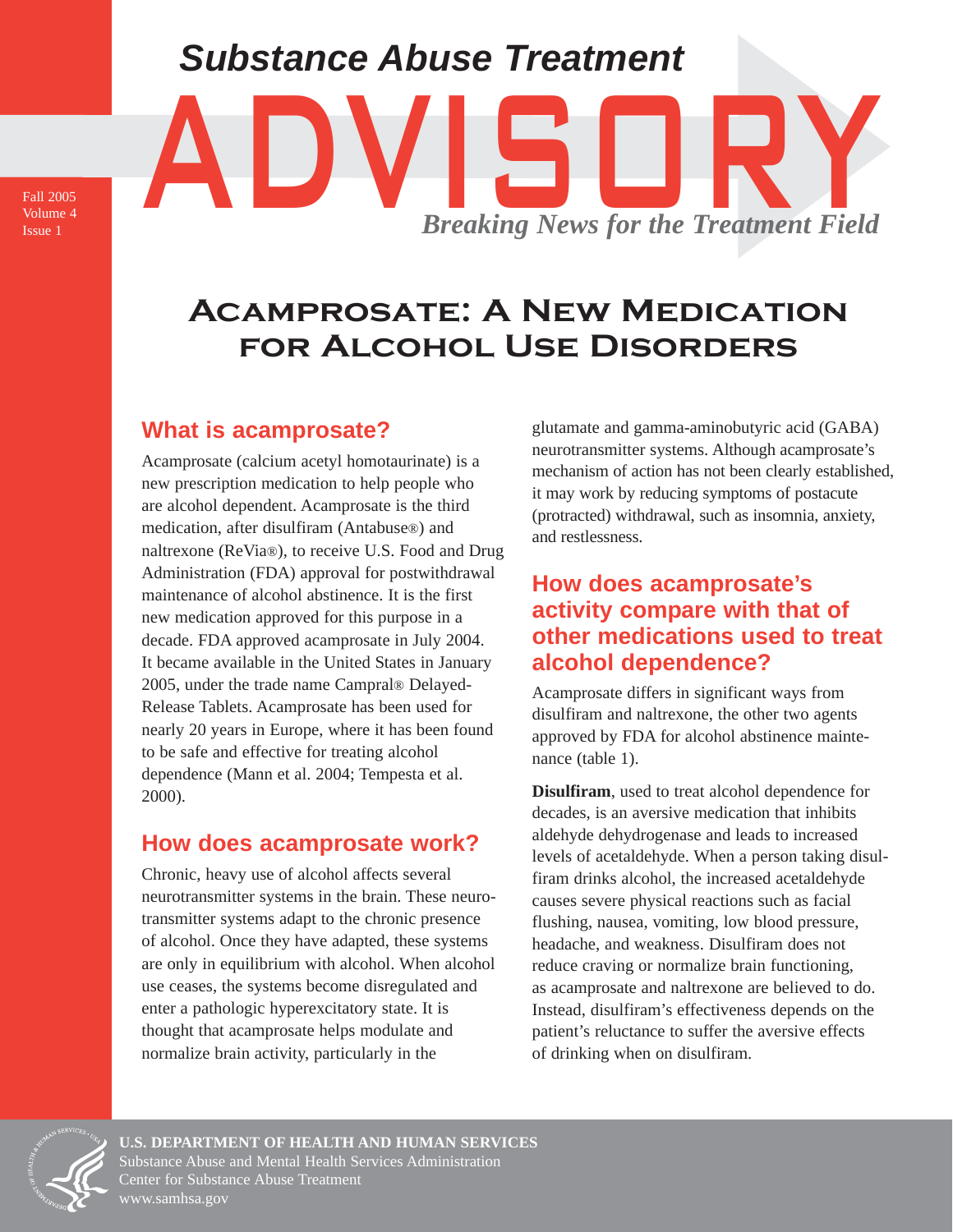

| Table 1: Comparison of Drugs Approved for Maintenance of Abstinence From Alcohol |                                                                                                                                                                                                                                                                                                                                                                |                                                                                                                                                                                                                                                                                    |                                                                                                                                                                                                                                                                                                           |
|----------------------------------------------------------------------------------|----------------------------------------------------------------------------------------------------------------------------------------------------------------------------------------------------------------------------------------------------------------------------------------------------------------------------------------------------------------|------------------------------------------------------------------------------------------------------------------------------------------------------------------------------------------------------------------------------------------------------------------------------------|-----------------------------------------------------------------------------------------------------------------------------------------------------------------------------------------------------------------------------------------------------------------------------------------------------------|
| <b>Medication</b>                                                                | <b>Acamprosate (Campral)</b>                                                                                                                                                                                                                                                                                                                                   | Disulfiram (Antabuse)                                                                                                                                                                                                                                                              | <b>Naltrexone</b> (ReVia)                                                                                                                                                                                                                                                                                 |
| <b>Mechanism</b><br>of Action                                                    | Is not completely understood;<br>appears to modulate/normalize<br>alcohol-disrupted brain activity,<br>particularly in the GABA and glu-<br>tamate neurotransmitter systems;<br>does not cause sickness if alcohol<br>is ingested; reduces craving for<br>alcohol                                                                                              | Inhibits aldehyde dehydrogenase<br>causing sickness (e.g., flushing,<br>nausea, headache, sweating, weak-<br>ness, increased blood pressure)<br>when alcohol is ingested; does not<br>reduce craving                                                                               | Blocks brain opioid receptors;<br>eliminates euphoria associated with<br>alcohol use; makes alcohol use less<br>rewarding; does not cause sickness if<br>alcohol is ingested; reduces craving                                                                                                             |
| Optimal<br><b>Patient Status</b>                                                 | Abstinence at treatment initiation,<br>immediately following acute with-<br>drawal; commitment to recovery<br>Patients who relapse while taking<br>acamprosate may benefit from<br>continuing the medication                                                                                                                                                   | Abstinence at treatment initiation<br>and during ongoing administration;<br>commitment to recovery                                                                                                                                                                                 | Abstinence at treatment initiation<br>Patients who relapse while taking<br>naltrexone may benefit from<br>continuing the medication                                                                                                                                                                       |
| <b>Examples</b><br>of Drugs<br>Causing<br><b>Interactions</b>                    | None known                                                                                                                                                                                                                                                                                                                                                     | Metronidazole (Flagyl®); paralde-<br>hyde; medications containing<br>alcohol; and phenytoin, warfarin,<br>isoniazid, rifampin, diazepam,<br>chlordiazepoxide, imipramine, desi-<br>pramine, and oral hypoglycemics                                                                 | Opioid-containing medications,<br>thioridazine, yohimbine, and oral<br>hypoglycemics                                                                                                                                                                                                                      |
| <b>Side Effects</b>                                                              | Most common: diarrhea and<br>intestional cramps, itchiness,<br>dizziness, muscle weakness,<br>headache, flatulence, nausea,<br>anxiety, and insomnia<br>Less common, but more serious:<br>depression and suicide risk                                                                                                                                          | Most common: disulfiram-alcohol<br>reaction (can be serious)<br>Common but usually mild and self-<br>limiting: drowsiness, metallic taste,<br>headache, impotence, and acne<br>Less common, but more serious:<br>liver toxicity, peripheral neuropathy,<br>psychosis, and delirium | Most common: opioid withdrawal<br>symptoms (insomnia, nausea, vom-<br>iting, anxiety, headache, abdominal<br>pain, muscle aches, rash, dizziness,<br>fatigue, constipation, and chills)<br>Less common, but more serious:<br>potential liver toxicity (especially at<br>high doses) and suicidal ideation |
| Contraindi-<br>cations and<br><b>Cautions</b>                                    | Hypersensitivity to the drug;<br>severe renal (kidney) impairment<br>(creatinine clearance <30 mL/min)<br>Dosage may be modified for mod-<br>erate renal impairment (creatinine<br>clearance 30-50 mL/min)<br>Use with older adults or with<br>patients with depression only<br>when potential benefits justify<br>potential risk<br>FDA pregnancy category C* | Hypersensitivity to the drug,<br>significant liver disease, alcohol<br>still in system, psychosis, coronary<br>artery disease, paraldehyde use,<br>diabetes, and severe metronidazole<br>use<br>FDA pregnancy category C*                                                          | Hypersensitivity to the drug, any<br>use of narcotic analgesics, liver<br>disease, and acute opioid withdrawal<br>FDA pregnancy category C*                                                                                                                                                               |

\*FDA pregnancy category C: Animal studies have indicated potential fetal risk OR have not been conducted and no or insufficient human studies have been done. The drug should be used with pregnant or lactating women only when potential benefits justify potential risk to the fetus or infant.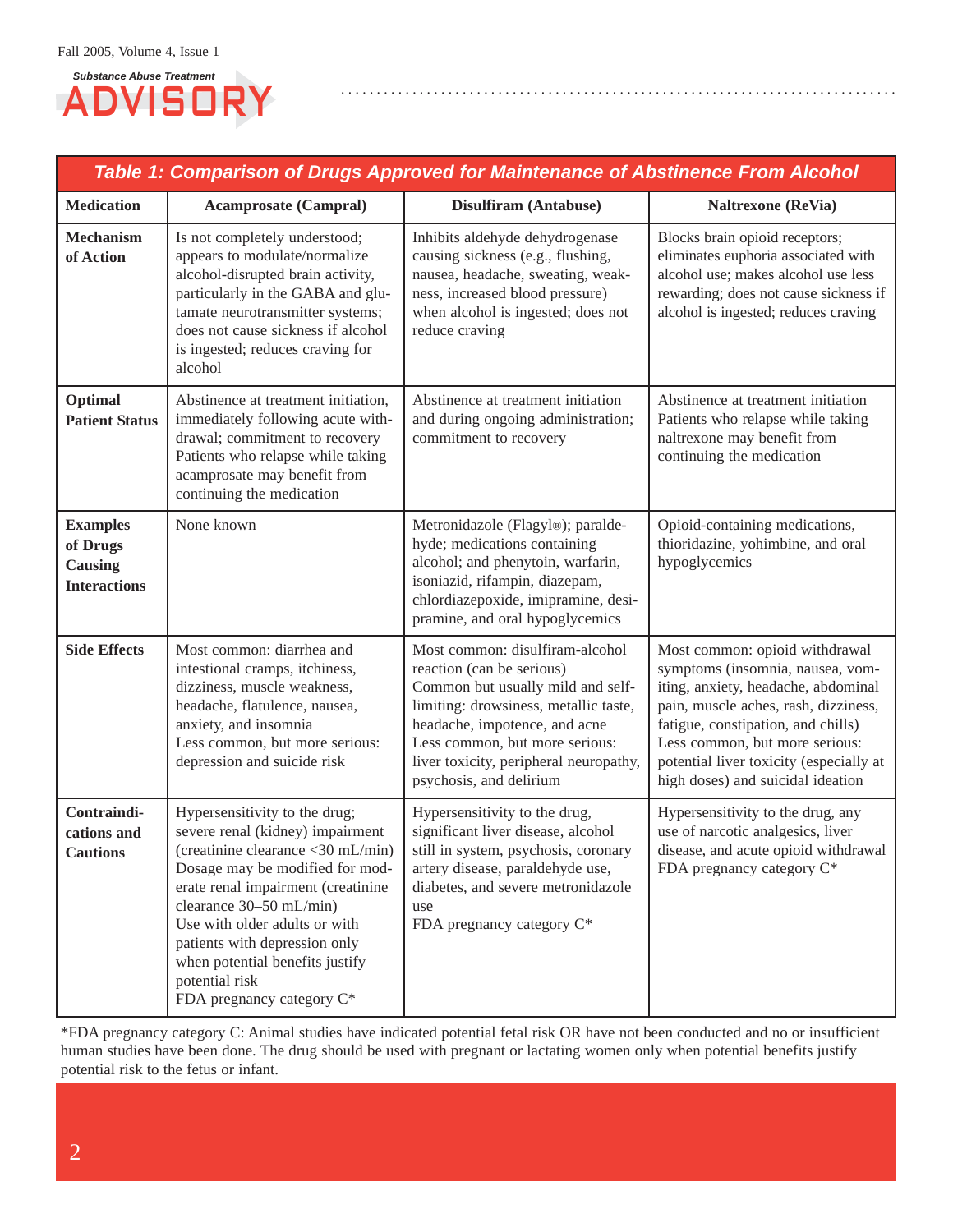## *Substance Abuse Treatment* **ADVISOR**

**Naltrexone** (an opioid antagonist) blocks opioid receptors, leading to reductions in craving and in the reinforcing effects of alcohol. Unlike naltrexone, acamprosate does not affect the action or subjective effects of alcohol (Brasser et al. 2004).

Patients with liver damage usually cannot use either naltrexone or disulfiram. However, because acamprosate is not metabolized in the liver, patients with liver damage can safely take the medication.

Preliminary evidence suggests that treatment outcomes improve when acamprosate is combined with naltrexone or with disulfiram, particularly for patients who responded poorly to therapy with any of these medications alone (Besson et al. 1998; Kiefer and Wiedemann 2003; Kiefer et al. 2003). Combination therapy also has been found to be safe. No specific protocol for combination therapy has been established as yet, but the results of a large national study, sponsored by the National Institute on Alcohol Abuse and Alcoholism, will be available soon. The study, Combining Medications and Behavioral Interventions (COMBINE), examines the effects of naltrexone and acamprosate and two psychosocial therapies, alone and in various combinations.

#### **Are there side effects or drug interactions with acamprosate?**

The most common side effects experienced by people taking acamprosate are diarrhea, insomnia, anxiety, muscle weakness, nausea, itchiness, and dizziness. Uncommon, but serious, side effects include depression and suicidal thoughts. Most side effects are usually mild and transient, lessening or disappearing within the first few weeks of treatment.

Acamprosate has not been found to be associated with any significant drug (including alcohol) interactions and does not affect the action of coadministered disulfiram, diazepam, nordiazepam, imipramine, desipramine, selective serotonin reuptake inhibitors, naltrexone, or naltrexol. No adjustment of dosage is recommended in patients taking these other medications.

#### **Can acamprosate be used for detoxification?**

Research on the effectiveness of acamprosate in treating the symptoms of acute withdrawal has been inconclusive, and FDA has not approved its use for this purpose. However, patients who are already taking acamprosate and who relapse may be medically withdrawn from alcohol without discontinuing acamprosate.

#### **How safe is acamprosate?**

Acamprosate is not addicting and appears to have no potential for abuse; patients maintained on the drug have developed no known tolerance for or dependence on it. It also carries little overdose risk. Even at overdoses up to 56 grams (a normal daily dose is 2 grams), acamprosate was generally well tolerated by patients (Thomson Healthcare, Inc. 2005).

Because acamprosate is not metabolized by the liver, it can be used by individuals with liver disease. Because acamprosate is excreted primarily from the kidneys, patients with severe renal impairment (creatinine clearance <30 mL/min) should not use acamprosate. Those with moderate renal impairment (creatinine clearance 30–50 mL/min) may be able to take the medication with dosage adjustments and careful monitoring.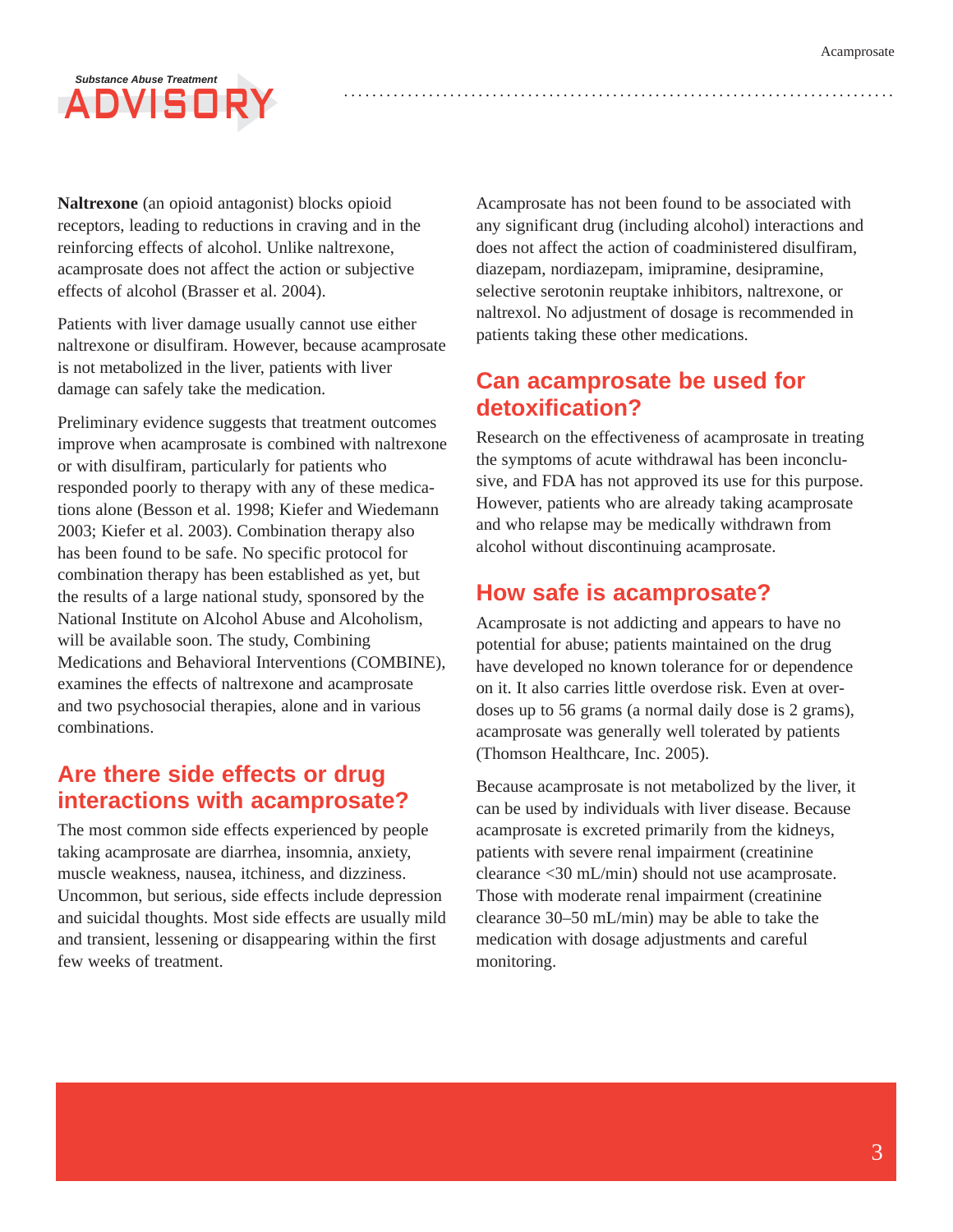

Patients should be told to be cautious about driving or operating heavy machinery until they know how acamprosate will affect their ability to engage in these activities and until they have adjusted to any effects of the drug.

In clinical trials, suicidal events (suicidal ideation, attempted suicides, completed suicides), although rare, were more common in acamprosate-treated participants than in participants receiving placebo. Patients should be monitored for symptoms of depression or suicidal thinking. Families and caregivers should be informed of the need to monitor their family members for these signs and report their occurrence to the substance abuse treatment counselor or prescribing professional.

Use of acamprosate during pregnancy has not been studied with humans. Animal studies of acamprosate and pregnancy have found some potential fetal risk. The potential risk of taking acamprosate during pregnancy should be balanced with the potential benefits (considering the known adverse effects of alcohol, particularly the risk of fetal alcohol syndrome).

The use of acamprosate by older adults or by children has not been studied. Because of the higher risk of diminished renal function among older adults, acamprosate should be used with caution with this population.

#### *Campral Dosage and Timing*

- The recommended dosage of Campral is two 333 mg tablets three times a day, with or without food.
- Treatment with acamprosate should be initiated as soon as possible after alcohol withdrawal and should be maintained if the patient relapses.
- Treatment duration at this dosage ranged from 3 to 12 months in clinical trials.
- The manufacturer recommends treatment duration of 1 year.

#### **How can treatment providers incorporate acamprosate into their programs?**

Treatment program staff should be well educated about acamprosate and its effects and be able to educate clients about the medication. Acamprosate is a prescription medication, so treatment providers need to be able to provide the medication and medically monitor the patient, either on site or through relationships with medical professionals in the community.

Treatment providers should assess patients' clinical appropriateness for acamprosate. Patients who have been in treatment multiple times but have been unable to sustain abstinence or those for whom disulfiram or naltrexone or both have not been effective may be particularly appropriate candidates for acamprosate. However, given the medication's good safety profile, patients new to treatment also may be considered good candidates for acamprosate therapy. A good candidate also is interested in trying the medication and willing and able to take it regularly as prescribed.

Motivation is an important factor. Clinical trials found that participants receiving acamprosate who were motivated and committed to total abstinence at the start of treatment had lower relapse risk than less motivated participants (FDA Psychopharmacologic Drugs Advisory Committee 2002). Less motivated patients are those whose personal goals, for instance, allow for slips, controlled drinking, other modified alcohol consumption, or other substance abuse. Research has not documented the effectiveness of acamprosate with patients who use multiple substances in addition to alcohol.

Researchers also have looked at whether certain clinical characteristics (e.g., age of onset of alcohol use disorder, level of craving, gender, family history of alcohol use)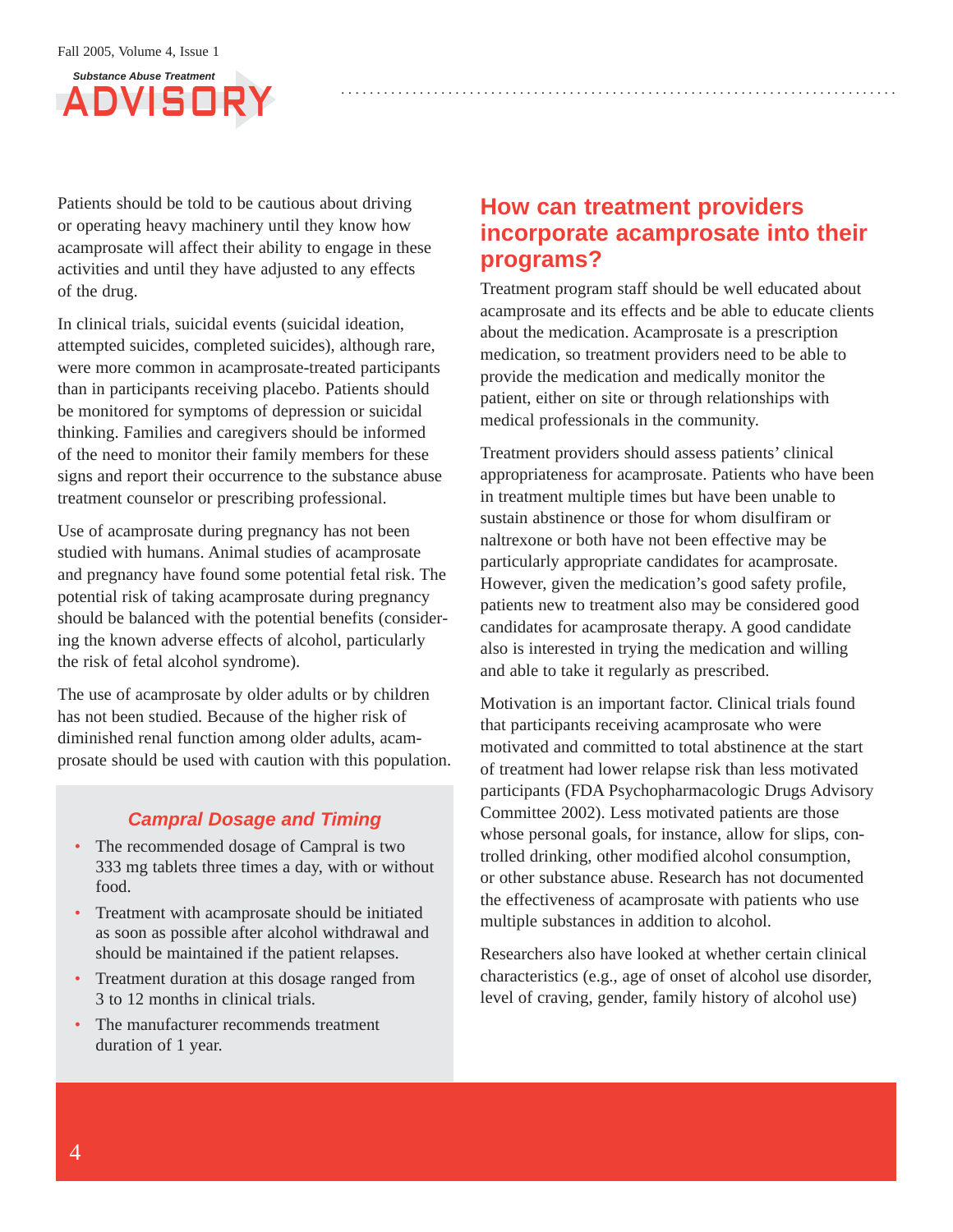## *Substance Abuse Treatment*  ADVISOR

might predict which individuals are more likely than others to abstain from alcohol successfully on acamprosate. This research did not find a relationship between patient characteristics and successful acamprosate therapy (Verheul et al. 2005). Any patient who is found to be both medically and motivationally appropriate for acamprosate therapy and wants to try the medication should be given the opportunity.

Once the treatment provider and patient decide that acamprosate may help, the client should be referred to a person who can prescribe it. The prescribing professional should assess the patient's medical appropriateness for therapy with acamprosate by conducting a medical examination, including laboratory tests to obtain baseline readings of kidney function.

Medications for alcohol use disorders do not replace counseling. Individuals taking acamprosate should be expected to participate fully in a treatment program's activities, including attending 12-Step or mutual-help group meetings. In addition, they may need ongoing motivational counseling specifically geared to helping them comply with a drug regimen.

Regular communication between treatment providers and the prescribing medical professional is essential. In particular, treatment providers need to communicate information concerning the patient to the prescribing professional such as

- Reported or detected drinking or drug use episodes
- Patient concerns about side effects
- Issues affecting the patient's safety (suicidal ideation, reported or observed increase in levels of depression or anxiety, or significant physical complaints)
- Medication compliance issues
- Expressed desire to stop taking the medication

*(continued on page 6)* 

#### *What To Tell the Patient*

Treatment program staff can support patients taking acamprosate by educating them about the drug, including

- Informing them about the benefits and limitations of the medication
- Informing them that it can take 5 to 8 days before acamprosate is fully effective
- Stressing the importance of taking the medication as prescribed
- Encouraging them to talk to their prescribing professional about the duration of acamprosate therapy
- Encouraging them to talk to their prescribing professional about other medications they are taking
- Encouraging them to report side effects of the drug and explaining that most of these resolve fairly quickly
- Encouraging women to inform all treatment providers immediately if they become pregnant during therapy, if they are trying to become pregnant, or if they are breast-feeding
- Stressing the importance of continuing counseling and 12-Step or mutual-help group participation
- Stressing the need for caution in driving or operating heavy machinery until they are certain that acamprosate has no adverse effects on their participation in these activities and they have adjusted to the drug
- Advising them to continue taking the medication if a slip or relapse occurs and to inform their counselor and prescribing professional immediately

5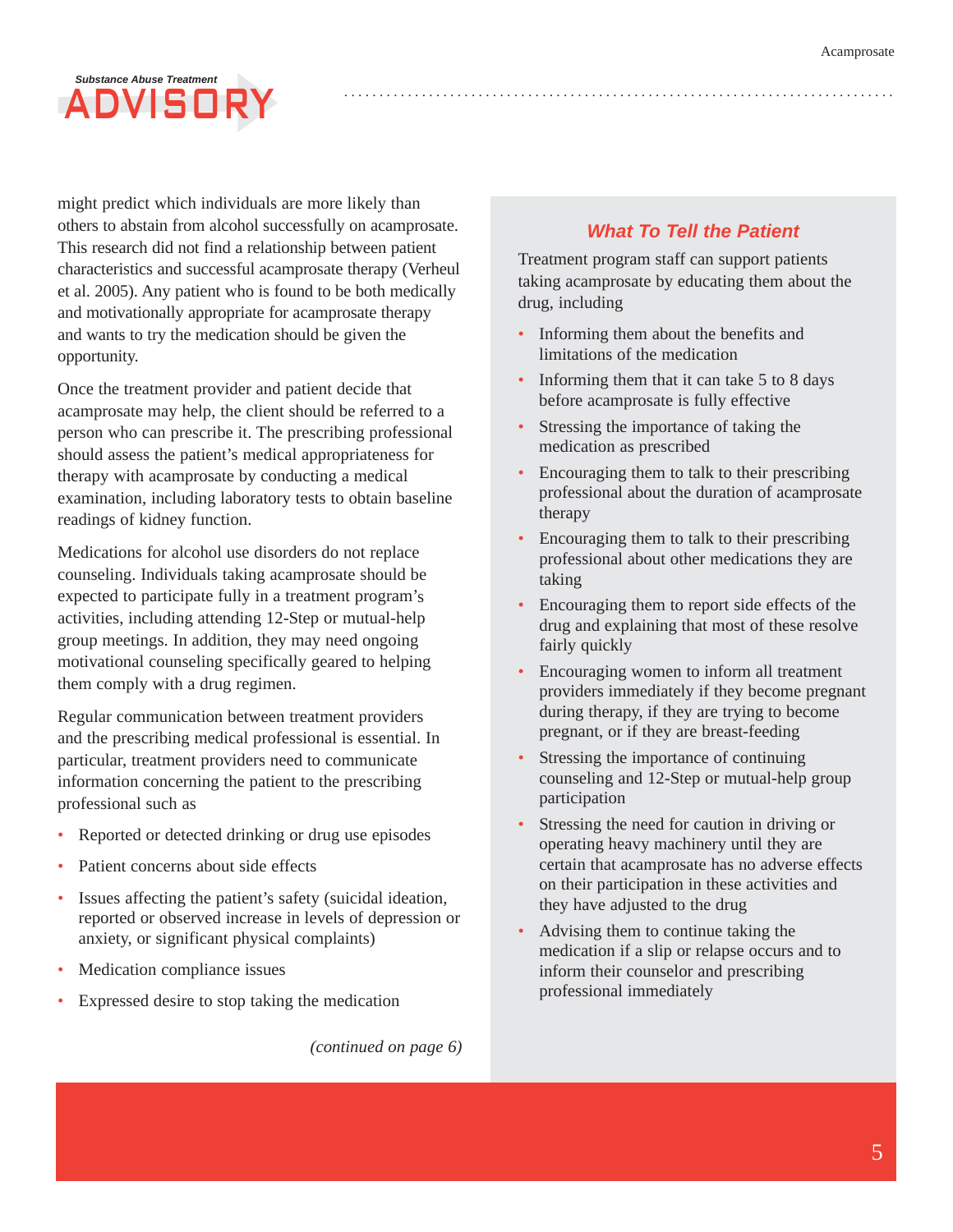

Treatment providers should encourage patients to talk directly to their prescribing professionals about these and other issues or questions they may have.

#### **How long should an individual take acamprosate?**

The manufacturer of acamprosate recommends that acamprosate therapy be continued for 1 year (the effectiveness and safety of the medication have not been evaluated for periods of use longer than a year). Given that guideline, the length of time a particular patient takes acamprosate will be determined, ideally, with input from the prescribing professional, the treatment provider, and the patient. Discontinuation of acamprosate may be considered once a patient has achieved stable abstinence from alcohol, reports diminished craving, and has established a sound plan and support for ongoing recovery. Acamprosate therapy also may be discontinued if a patient is not compliant with the medication regimen. Acamprosate should not be discontinued just because a patient slips or relapses.

#### **References**

- Besson, J.; Aeby, F.; Kasas, A.; Lehert, P.; and Potgieter, A. Combined efficacy of acamprosate and disulfiram in the treatment of alcoholism: A controlled study. *Alcoholism: Clinical and Experimental Research*  22(3):573–579, 1998.
- Brasser, S.M.; McCaul, M.E.; and Houtsmuller, E.J. Alcohol effects during acamprosate treatment: A doseresponse study in humans. *Alcoholism: Clinical and Experimental Research* 28(7):1074–1083, 2004.
- FDA Psychopharmacologic Drugs Advisory Committee, May 10, 2002. *Briefing Document for Acamprosate 333 mg Tablets, April 3, 2002*. Lipha Pharmaceuticals,

Inc.: Darmstadt, Germany, 2002. [www.fda.gov/ohrms/dockets/ac/02/Briefing/](http://www.fda.gov/ohrms/dockets/ac/02/Briefing/)  3857b1\_01\_Lipha.pdf [accessed June 8, 2005].

- Kiefer, F.; Holger, J.; Tarnaske, T.; Helwig, H.; Briken, P.; Holzbach, R.; Kampf, P.; Stracke, R.; Baehr, M.; Naber, D.; and Wiedemann, K. Comparing and combining naltrexone and acamprosate in relapse prevention of alcoholism. *Archives of General Psychiatry*  60(1):92–99, 2003.
- Kiefer, F., and Wiedemann, K. Combined therapy: What does acamprosate and naltrexone combination tell us? *Alcohol and Alcoholism* 39(6):542–547, 2003.
- Mann, K.; Lehert, P.; and Morgan, M.Y. The efficacy of acamprosate in the maintenance of abstinence in alcohol-dependent individuals: Results of a metaanalysis. *Alcohol Clinical and Experimental Research*  28(1):51–63, 2004.
- Tempesta, E.; Janiri, L.; Bignamini, A.; Chabac, S.; and Potgieter, A. Acamprosate and relapse prevention in the treatment of alcohol dependence: A placebocontrolled study. *Alcohol and Alcoholism*  35(2):202–209, 2000.
- Thomson Healthcare, Inc. *Physicians' Desk Reference*, 59th Edition. Montvale, NJ: Thomson PDR, 2005, p. 3430.
- Verheul, R.; Lehert, P.; Geerlings, P.J.; Koeter, M.W.; and van den Brink, W. Predictors of acamprosate efficacy: Results from a pooled analysis of seven European trials including 1,485 alcohol-dependent patients. *Psychopharmacology (Berl)*  178(2–3):167–173, 2005.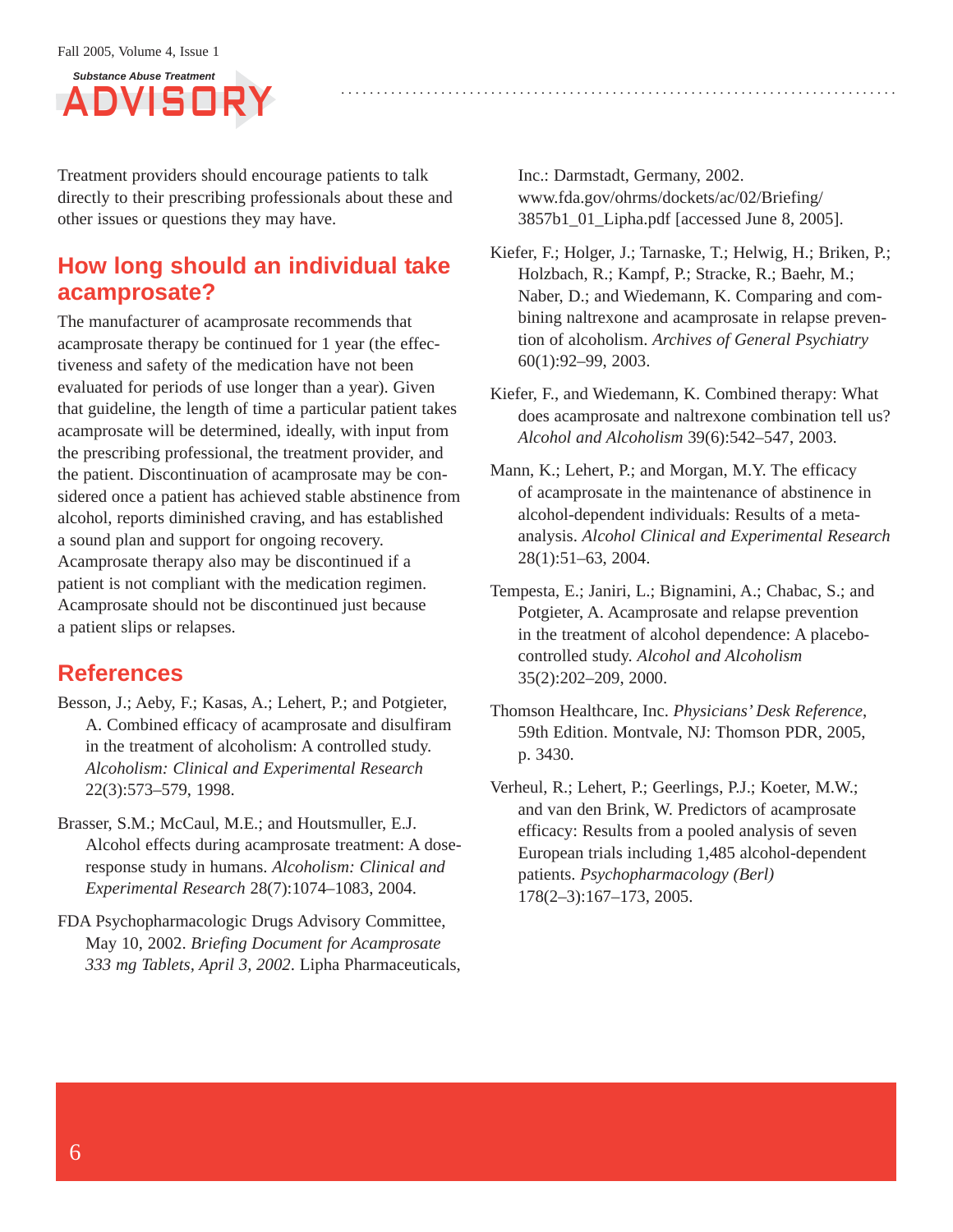## *Substance Abuse Treatment*  ADVISO

#### **Resources for Additional Information**

*Substance Abuse and Mental Health Services Administration (SAMHSA)*  1 Choke Cherry Road Room 8-1054 Rockville, MD 20857 Phone: 240-276-2130 (Office of Communications) Web: [www.samhsa.gov](http://www.samhsa.gov) 

*National Clearinghouse for Alcohol and Drug Information (NCADI)*  Phone: 800-729-6686 Español: 877-767-8432 TDD: 800-487-4889 Web: [www.ncadi.samhsa.gov](http://www.ncadi.samhsa.gov) 

*National Institute on Alcohol Abuse and Alcoholism (NIAAA)*  5635 Fishers Lane, MSC 9304 Bethesda, MD 20892-9304 Web: [www.niaaa.nih.gov](http://www.niaaa.nih.gov) 

*U.S. Food and Drug Administration (FDA)*  5600 Fishers Lane Rockville, MD 20857-0001 Phone: 888-INFO-FDA (888-463-6332) Web: [www.fda.gov](http://www.fda.gov) 

#### *Selected Publications*

Center for Substance Abuse Treatment. *Naltrexone and Alcoholism Treatment*. Treatment Improvement Protocol (TIP) Series 28. DHHS Publication No. (SMA) 98-3206. Rockville, MD: Substance Abuse and Mental Health Services Administration, 1998 (available through NCADI).

Miller, W.R. (ed.) *COMBINE Monograph Series, Volume 1. Combined Behavioral Intervention Manual: A Clinical Research Guide for Therapists Treating People With Alcohol Abuse and Dependence*. DHHS Publication No. (NIH) 04-5288. Bethesda, MD: National Institute on Alcohol Abuse and Alcoholism (NIAAA), 2004 (available through NIAAA).

NIAAA. *Helping Patients Who Drink Too Much: A Clinician's Guide*, 2005 Edition. Bethesda, MD: NIAAA, in development (will be available through NIAAA).

Pettinati, H.M.; Weiss, R.D.; Miller, W.R.; Donovan, D.; Ernst, D.B.; and Rounsaville, B.J. *COMBINE Monograph Series, Volume 2. Medical Management Treatment Manual: A Clinical Research Guide for Medically Trained Clinicians Providing Pharmacotherapy as Part of the Treatment for Alcohol Dependence*. DHHS Publication No. (NIH) 04-5289. Bethesda, MD: NIAAA, 2004 (available through NIAAA).